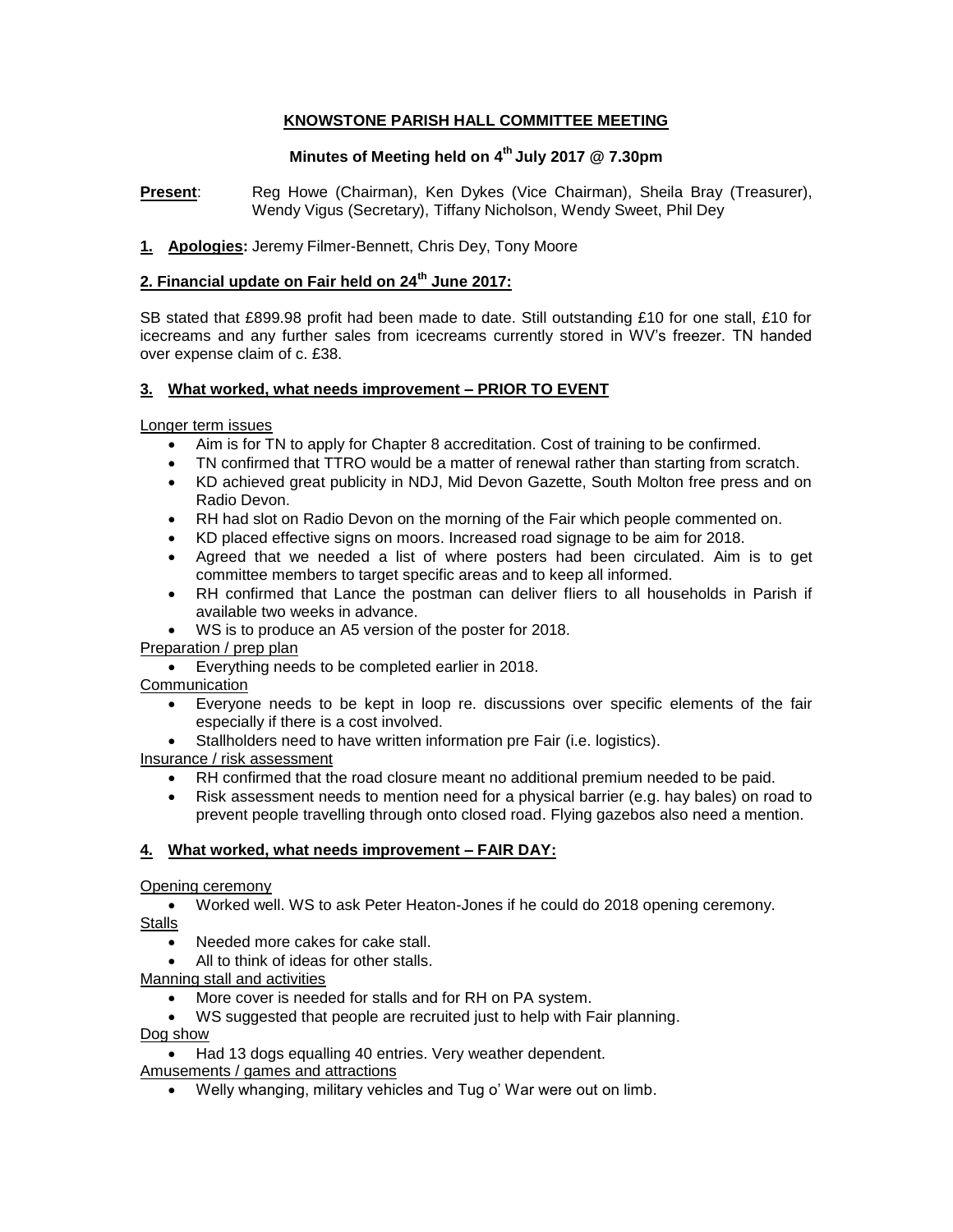Lucky Programme

- Worked well and people stayed to find out the result.
- TN confirmed that the Masons Arms are happy to donate the same prize in 2018.
- WS is to review logistics to ensure that only the numbers sold go into the draw.
- WS emailed Masons Arms to confirm winner.

Parking

- Excellent car parking facilities.
- Need extra people to relieve car parking stewards and road marshalls.
- Need someone permanently at Tracey's Hill junction in Knowstone.
- Need blocked off area for disabled parking.

Competitions / auction

- SB recommended using staging cards so everyone knows who entered what.
- Agreed to consider silent auction for photos / crafts.
- White tablecloths to be used next time.
- Only cakes and floral art to be auctioned in 2018.
- Ray Sweet did great job with a difficult audience (auction raised c. £130).

Refreshments

- RH confirmed that JFB sold everything and all agreed he did a great job.
- Icecream trike proved good addition despite weather.
- PD suggested that other items are considered for BBQ (e.g. chicken).
- TN suggested icecream cones rather than tubs.
- SB confirmed that BBQ / icercream appeared to make profit of c. £85.
- All agreed that options for purchasing BBQ items would be discussed at future Fair planning meetings.

Music

Great addition. TN confirmed that payment was made from Hall funds.

#### **5. What worked, what needs improvement – CLEAR UP DAY**

 RN emphasised need to have greater clarity over logistics of clear up day and that specific requirements must be communicated to all committee members.

# **6. Thank you letters**

WV is to write to the four judges, Masons Arms, Gordon and Thelma Willmetts, Blundells, Mark Blatchford at South West Highways and Michael at Mariansleigh who took some leftover books.

# **7. Looking ahead – points to think about for 2018**

Date

As stated in programme  $-$ Saturday 16<sup>th</sup> June. Agreed to start telling people now. Road closure

As in section 3, bullet points one and two

Signage

- Both Nancy Tapia and Cat Omell to be approached re. signage (on roads / at fair).
- TN suggested similar signs for all stalls.
- Agreed that we would increase number of road signs and be 'cheekier' re. locations.

Venues

- KD confirmed that John Stanbury is happy for us to use his rented field by Masons Arms.
- TN asked about Parish field at East Hill but not likely to be available for 2018.
- All to consider how to use Thelma and Gordon's field further (if possible).
- Location of Tug o'War to be considered.
- All agreed that KD would purchase an adult and child rope for Tug o'War use.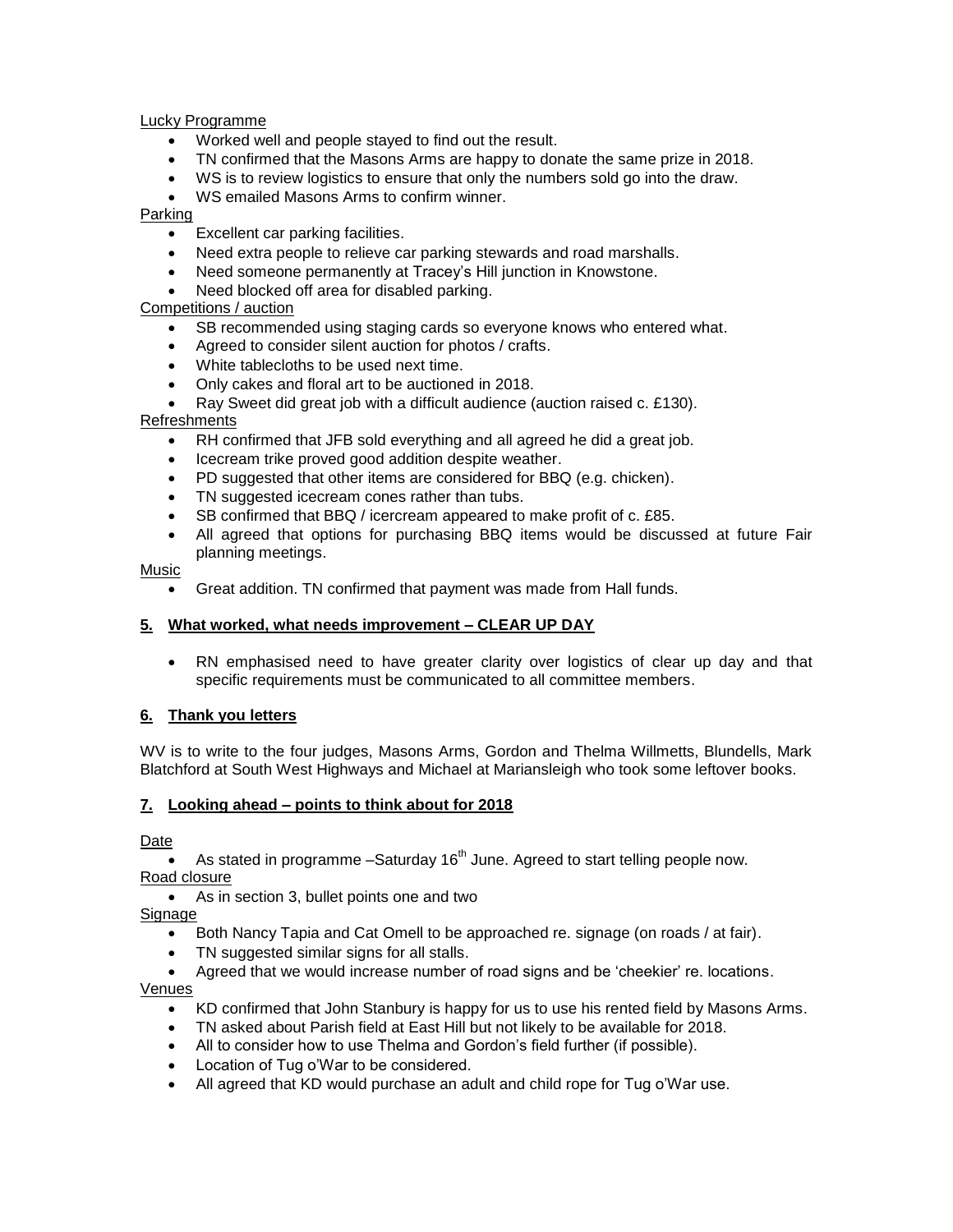Wet weather plan

- Crucial to have one in advance and to state a time when we all know which is to be used.
- KD to purchase additional gazebos to ensure we have cover for all stalls.

Games and amusements

- Plate smashing was felt to be a popular addition.
- WV stated that more was needed for younger children. KD confirmed that he has serviced the ducks and found hoopla. All felt to be good additions for 2018.
- PD suggested inclusion of animals to entertain children.
- KD confirmed that John Locke would make stocks for 2018.
- KD suggested skittles. Location to be considered.

#### Music

- TN to follow up Morris Men leads.
- JFB to approach South Molton Town Band.

Stalls / stallholders

- WV to write to all stallholders to thank them for attendance and to mention 2018 date.
- SB to contact ceramics contact in Brushford.
- RH to ask Johnny Kingdom to run a stall.

#### **Competitions**

- Overall format felt to be good.
- SB to ask Fred the ex postman to judge photography.
- Other judges to remain as they are if possible.

#### Dog Show

- WS requested that grass is cut a bit shorter next time.
- WS suggested sponsors of events / classes (applies to overall Fair as well).
- All agreed that any sponsors should be listed in programme.

#### Exhibits

- Spencer Stinchcombe and paramotor to be asked to attend again.
- WS suggested a classic car line up. Location to be considered.
- TN suggested a Fire Engine could be an appealing display.

Masons Arms

- Anecdotal feedback suggests they did well from day.
- TN confirmed that they could not run outside bar due to staffing issues.

# **8. Fair file and other key actions**

WV is to work with RH to create a fair file. RH confirmed that TM took photos throughout day which will be used in file.

#### **9. Approval of minutes from 09.05.17**

No amends. KD proposed and SB seconded. Minutes were approved without amendment.

# **10. AOB**

All agreed that ceiling would be painted cream as removal of old lights would leave marks.

KD confirmed that Mr Penfold would complete tarmacking of drive this week.

KD confirmed that frame saw is back from the Tiverton Musuem. Terry will mount it on the wall.

KD confirmed that Terry is able to tidy up rather than replace hallway ceiling.

PD stated that Terry is providing a quote for the disabled toilet.